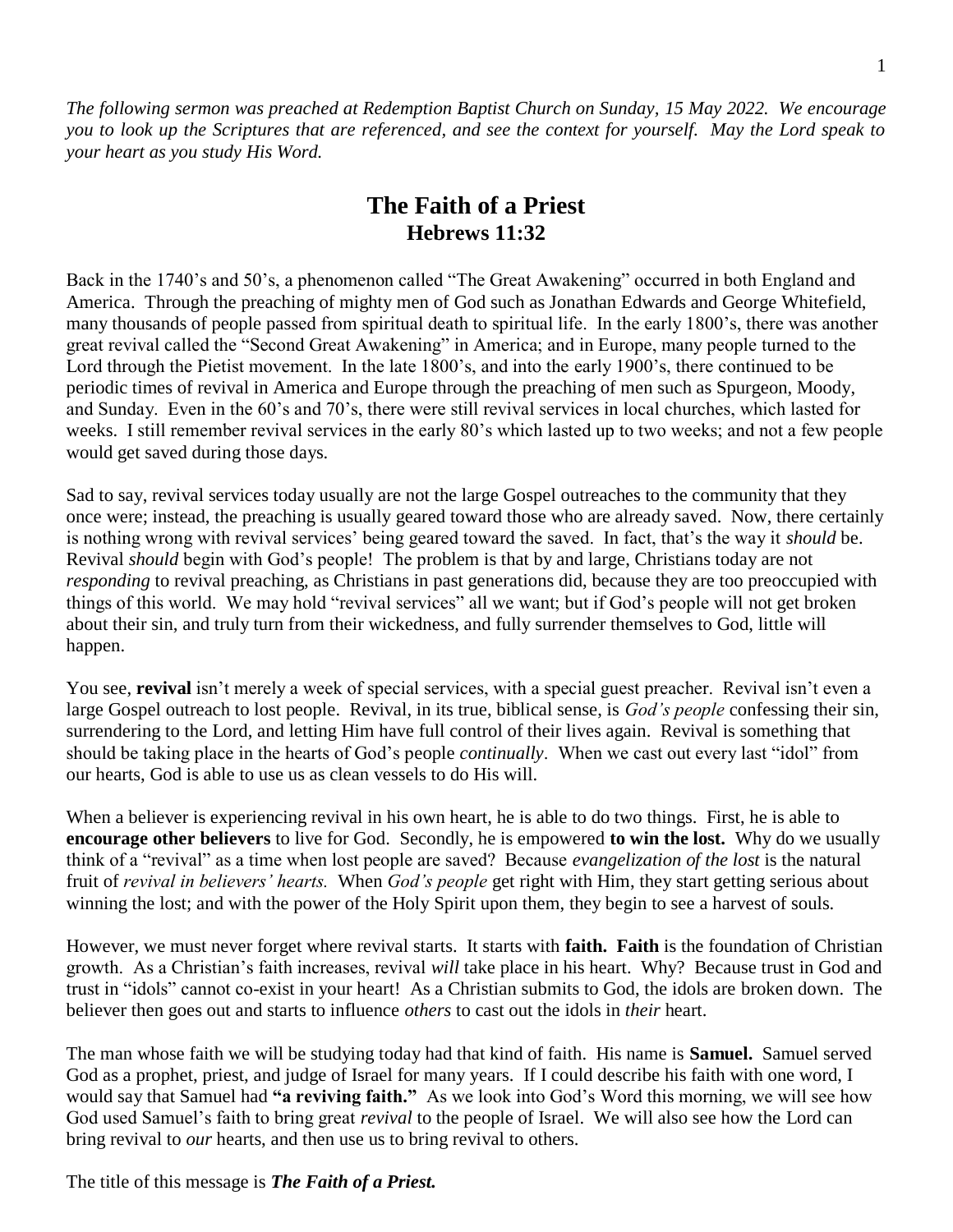### **Read Hebrews 11:32.**

I would like to point out four products of Samuel's faith. First of all, Samuel's faith produced:

#### **I. A willingness to answer God's call**

Samuel was a man who was greatly used of God. Through his faithful preaching and teaching, and his holy example, the hearts of Israel were turned to God *en masse*; and God began to free them from their bondage to the Philistines. However, what we often forget about Samuel is that his faith was molded by a godly mother. Before Samuel was conceived, his mother, Hannah, was distressed because of her barrenness; and in her distress, she vowed to the LORD that if He would give her a son, she would lend him to the LORD for as long as he lived. Well, the LORD granted her request, and gave her a son; and Hannah paid up on her vow. When Samuel was still a very young lad, she took him to the Tabernacle, and left him in the custody of Eli, the high priest, so that he could serve in the Tabernacle as a priest for the rest of his life.

Little did Hannah realise, as she blinked through her tears, and waved goodbye to her little son, that he would become one of the greatest prophets that Israel had ever seen. The irony of it is that Samuel was trained and mentored by a high priest who was very out of touch with God. The LORD was extremely displeased with Eli, because he had not brought up his own two sons, Hophni and Phineas, to know and love Jehovah. Furthermore, he had allowed them to be priests, even though he knew that they were committing adultery, and defrauding the people. Many people in Israel were turning away from God because they were disgusted by the sacrilege of Eli's sons; yet, he did nothing about it. (In fact, he indirectly benefitted from their theft.) Eli was a true believer; but because of his unfaithfulness, God had not given any revelations to Israel for a long time; and God would not speak directly to Eli anymore!

It was in the midst of these sad circumstances that God first spoke to young Samuel.

#### **Read 1 Samuel 3:1-13.**

This was the beginning of Samuel's ministry as a prophet. Ironically, it was Eli who instructed young Samuel to do what he himself had *not* truly done for quite some time. He instructed Samuel to say, *"Speak, LORD; for thy servant heareth."*

This should be the prayer of every believer. Every day of our Christian lives we should be saying, "*Speak, LORD, for thy servant heareth."* However, merely *saying the words "Speak LORD, for thy servant heareth"* is not enough.Many Christians offer up prayers to God, both publicly and privately, in which they ask God to speak to them; but God *isn't* speaking to them. Their spiritual life is dry, and their prayers seem to be rising no higher than the ceiling. Why? Because they are not truly *hearing* Him. They are not truly *listening* to Him. They cannot hear God, because their hearts are filled with love of other things.

No doubt Eli had noticed, long before he met Samuel, that God was not speaking *to* him, nor *through* him; and he was probably bothered by this silence. When you examine Eli's life, you can see that there *was* a certain amount of spiritual tenderness in his heart, and a deep regret that he had not been a faithful priest and father. I wouldn't doubt that Eli himself had uttered these very words, *"Speak, LORD, for thy servant heareth"* many times. Yet, God *didn't* speak to him. Why? Because he did not truly have the heart attitude of being willing to answer God's call. He had regret, but not submissiveness. He had not answered God's call to raise his sons in the fear of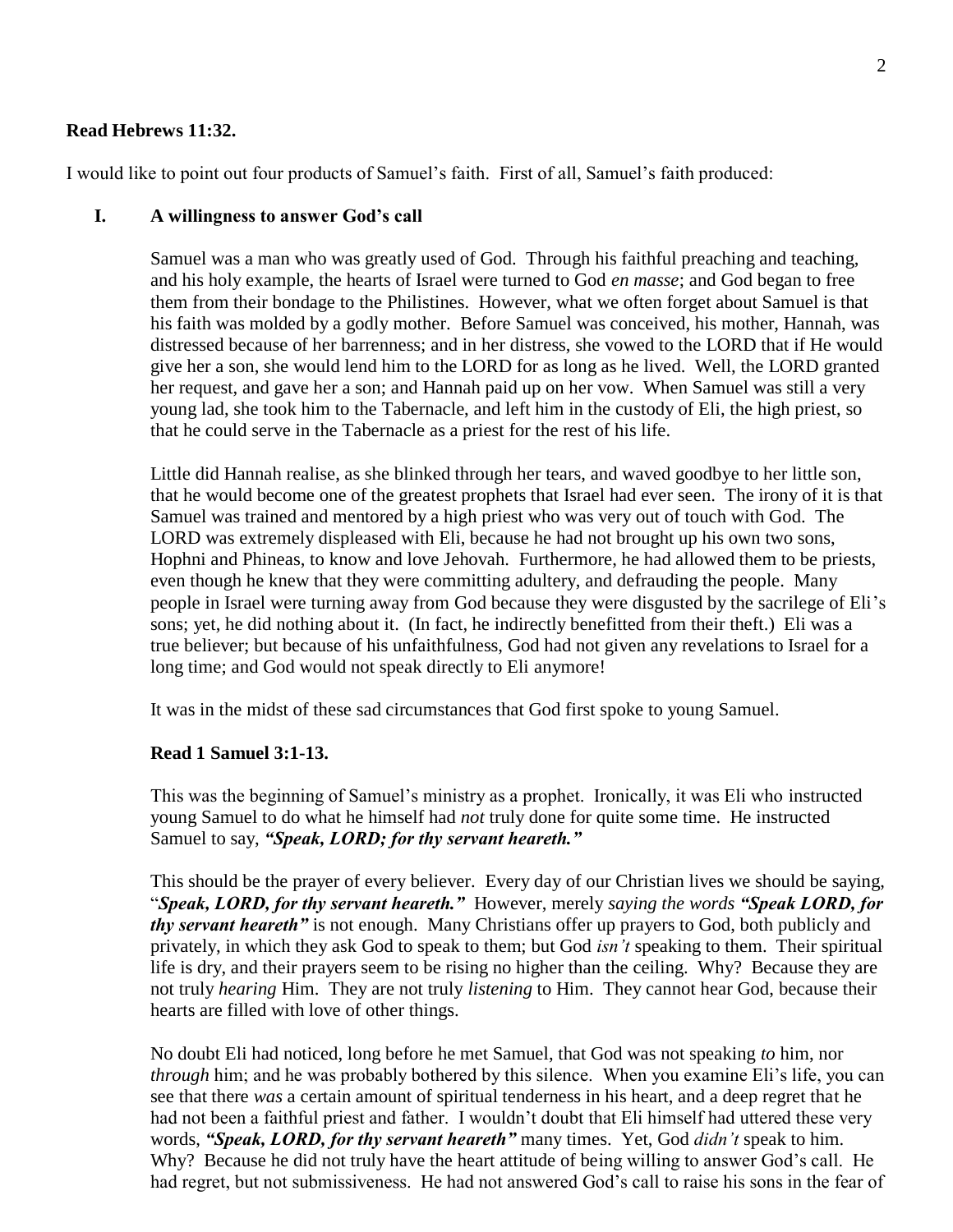the LORD; and he was living in a continual state of rebellion against God's call by allowing his wicked sons to be in positions of spiritual leadership. How, then, could he expect God to speak to him?

Young Samuel, on the other hand, had a different attitude. Even at his young age, Samuel already had a personal, loving relationship with the Lord. In **verse 7**, we are told that Samuel *"did not yet know the LORD"*; however, this doesn't mean that Samuel wasn't saved, or that he didn't have a relationship with God. This simply means that he did not yet know the LORD's *voice,* in the sense that a prophet would know it. This was the first time that God had spoken to Samuel in an *audible* voice, to give him a divine revelation. However, Samuel clearly *knew* the Lord personally, and had a tender heart toward Him. Because he trusted the LORD, his heart was not filled with earthly things, as Eli's was. His was a heart in which the LORD was able to move, and to which He was able to speak.

Are you walking by faith, Christian? If you are, then you will have a willingness to answer God's call. The very essence of faith is that you are ready and willing to do whatever God commands. Real faith means "giving yourself first to the Lord."

# **Read 2 Corinthians 8:1-5.**

In this portion of Paul's letter to the church of Corinth, he was holding up the believers of Macedonia as an example of Christ-like, sacrificial giving; and he urged the Christians in Corinth to follow their example. The Macedonian Christians had heard about the great need of their brethren if Judaea, who were suffering from famine, and from persecution; and they dug deep into their pockets in order to send aid to them. *The Macedonian Christians themselves* were povertystricken and persecuted; yet, they gave beyond their power. Why did they have such a sacrificial attitude? Paul says that it was because they "*first gave their own selves to the Lord."* 

If God really has *you,* then He will have your wallet. If the Lord really has *you,* then He will have your labour. If the Lord really has *you*, then He will have your hands, and feet, and tongue, and mouth.**If He really has you, then He will have your whole life.** It doesn't matter if the issue is tithing, or giving to missions, or witnessing to the lost, or abandoning a sin in your life, or surrendering to be a pastor or missionary, or doing some other service to God: the first and foremost question is, "Have you *first* given yourself to the Lord?" It must *always* start with Him. Do you have the heart attitude that is willing to say "Speak, Lord" as soon as He calls?

Samuel's faith produced a willingness to answer God's call. But what else did it produce? Samuel's faith also produced….

## **II. A willingness to take hard stands**

There were a lot of "hard stands" that Samuel had to take during his ministry; but it didn't begin in his adulthood. It began when he was still a child! Let's look at Samuel's first hard stand.

## **Read 1 Samuel 3:11-19.**

Can you imagine being in Samuel's shoes? He was just a child, and Eli was an old man. Not only that, but Eli was the high priest and judge of Israel! The fact that *Samuel* received a message from the LORD, when Eli had *not* received a message from the LORD for a long time, shows that the LORD considered *Samuel,* not Eli, to be worthy of the office of priest and prophet! Do you see why Samuel felt intimidated about delivering this message to Eli? For the rest of the night, he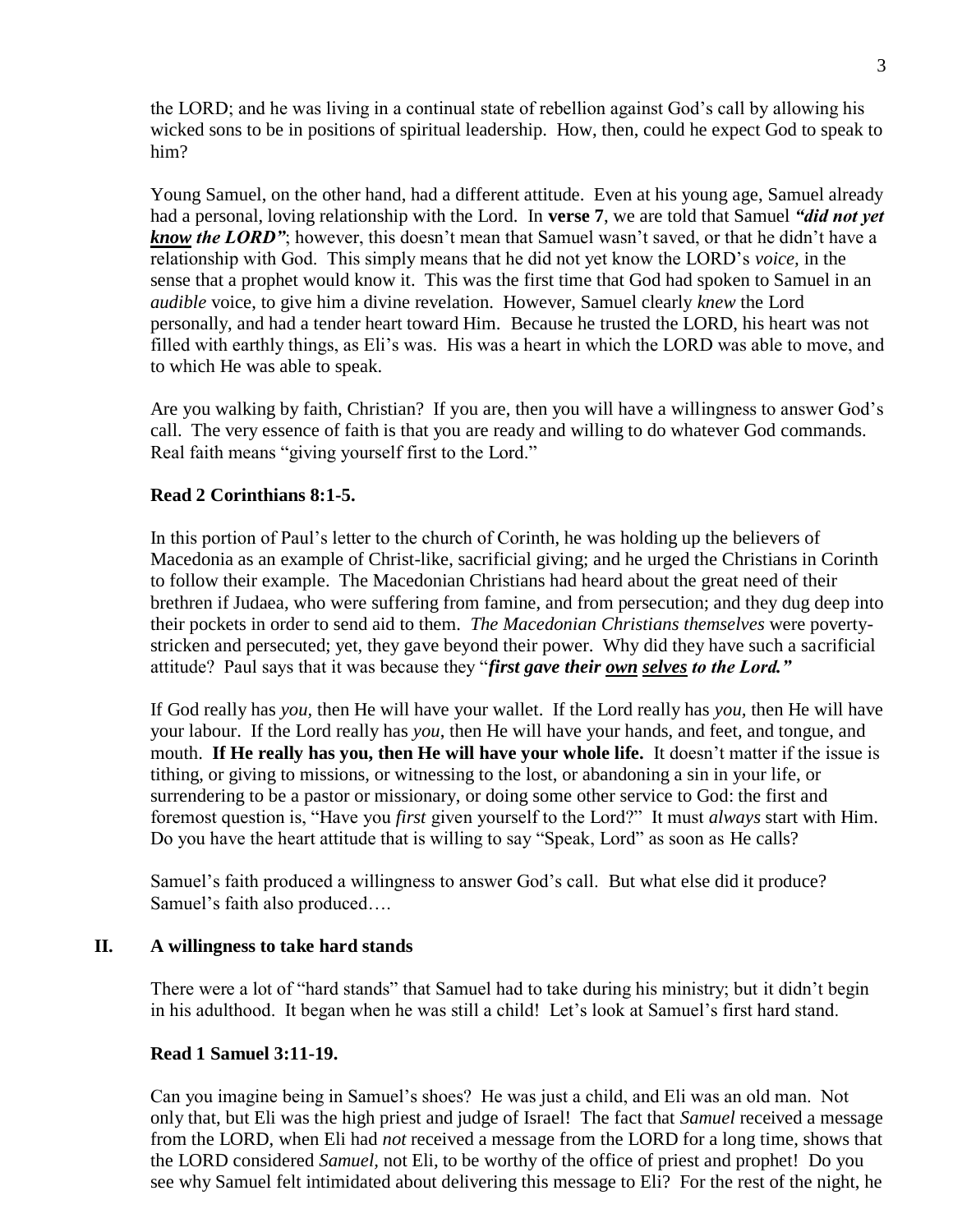was probably wondering, "How will Eli react to this message? What will I say when Eli asks me to tell him what the LORD said?" Though the LORD never actually *told* Samuel that he was to deliver this message to Eli, Samuel knew, in his heart, that that was exactly what God wanted him to do. God didn't give him this message for nothing. God's prophets cannot keep silent: they *must* speak God's words. By the way, the Hebrew word for "prophet" is based upon the word *nava,* which literally means "to bubble over, or belch out." The idea is that the prophet cannot keep silent: he must "belch out" the word of the Lord, whether he wants to do so or not!

The next morning, when Eli explicitly commanded Samuel to tell him everything that the LORD had told him, there was no doubt what he was to do. For the first time in his life, Samuel had to decide: "**Do I want** *man's* **approval, or** *God's* **approval?** Will I alter God's message, so that Eli won't think ill of me? Or will I say exactly what God told me to say?"

This was a question that Samuel had to ask himself throughout his life. For example, when the people of Israel demanded that Samuel anoint a king to rule over them, Samuel had to stand against the whole nation, and tell them that they were rebelling against God! (Imagine you *versus* about 4,000,000 people!) Rather than go along with the people's wish, he solemnly protested to them, and delivered God's message. He told them that their kings would become tyrants, and would oppress them (which, in fact, they did). **Samuel wasn't interested in the people's smiles and approval: he was interested in obeying God**. A few years later, when King Saul unlawfully intruded into the office of priest by offering a sacrifice for the people, Samuel bluntly told him that God had rejected him; that his kingdom would be taken away from him; and that the kingdom would be given to a man better than he. He pointed his bony finger at Saul and said, *"For rebellion is as the sin of witchcraft, and stubbornness is as iniquity and idolatry"*! How about when God commanded Samuel to anoint David as the next king of Israel? Even Samuel was a little nervous about that assignment! He asked the LORD, *"How can I go? If Saul hear it, he will kill me."* Yet, Samuel obeyed God.

The decision of whether to seek man's approval or God's approval is one that every believer must make every day. Every child of God must take "hard stands" for Him! If you are walking by faith, there *will* be confrontations in your life. You will have to confront non-believers who despise God's Word, and tell them that they must repent and believe on Jesus. You will have to confront false brethren, and inform them that they are trusting in a false gospel. You will even have to confront true brothers or sisters in Christ who are sinning against the Lord. And guess what? Many people will *not* speak well of you. Our Lord assured us of this!

## **Read Luke 6:26.**

Any truth worth believing is worth proclaiming. This starts with the Gospel message. Are you intimidated about delivering the Gospel to people, Christian? Are there certain people who intimidate you—such as a family member, classmate, or co-worker who you fear might turn against you if you talk to him about Jesus; a teacher at school, or a boss at work; a doctor or professional friend who has much more education than you do; or a mean-looking dude who looks as though he'll rip your face off if you dare to quote a Scripture to him? Well, guess what? I have those kinds of fears, too. Yet, what has God promised us? God says that He has not given us the spirit of fear, but of power, and of love, and of a sound mind (**2 Timothy 1:7**). It doesn't matter how young are old you may be: God promises to be with you always, and to give you a mouth and wisdom, which no one can resist. The Apostle Paul wrote to Timothy, who was a very young man at the time, *"Let no man despise thy youth; but be thou an example of the believers, in word, in conversation, in charity, in spirit, in faith, in purity"* **(1 Timothy 4:12).**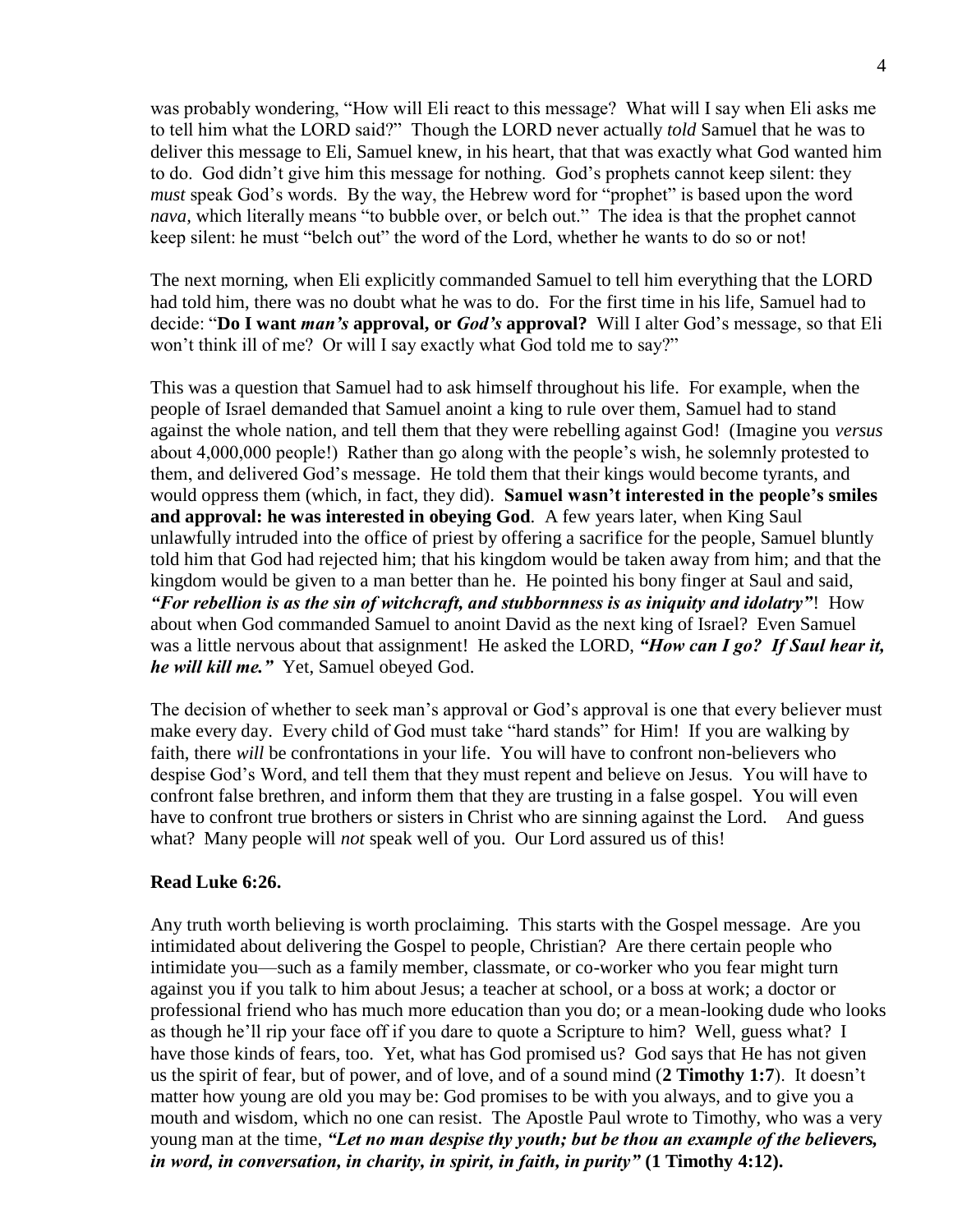Do all men speak well of you, Christian? If so, that's not a good sign! Yes, we are commanded, as much as lieth in us, to live peaceably with all men (**Romans 12:18)**. **However, peace must never come at the expense of truth.** Peace often *ends* the moment you try to proclaim hard truth to someone. Proclamation of truth even causes division among true Christians. For this reason, many Christians do *not* take those hard stands. They even cloak their failure to proclaim the truth in a false mantel of virtue. For example, they say, "I just mind my own business," or "I don't want to be divisive. After all, we should endeavour to keep 'unity in the body of Christ,' right? Let's just keep the main thing the main thing, and not get controversial. Let's just talk about Jesus, and not doctrine." Tragically, many Christians are being drawn to wishy-washy churches that say these kinds of things. Why? Because it's *comfortable.* These churches do not require separation from false doctrine; and they are not confrontational about sin. The attitude is, "Let's just all get along. Anything that's divisive is bad. Let's not talk about dress, or music, or Bible versions, or movies, or entertainment, or social drinking; and let's not take any particular position on baptism, or gifts of the Spirit, or ecumenicalism." Brethren, if talking about "controversial" things is "bad," then the Bible is "bad"—because it is *extremely* divisive! The Bible is full of doctrine; and doctrine divides! Get used to it, Christian: if you stand for the truth, you will not be loved by everyone! Even your loved ones may get angry with you.

Samuel lay awake all night thinking about the message he had to deliver to the man whom he had come to love and respect as a father; and if *you* love the Lord, there will be such nights for you, too. Perhaps there is an "Eli" in your life who desperately needs to hear truth; but you are afraid to tell him. Do you love that person? Do you love the Lord? Do you believe that God will give you the grace to do what He has commanded, in a spirit of meekness and humility?

Samuel's faith produced a willingness to answer God's call, and to take hard stands. It also produced…

## **III. A willingness to pour out his life for others**

When Samuel was an old man, his heart was broken by two pieces of information. First of all, he was informed that his own sons, whom he had made judges, were taking bribes, and were unworthy of the office. However, what broke his heart even more was that the children of Israel used his sons' misconduct as an excuse to demand a king, like all the other nations had.

Why was this such a blow to Samuel? Because all his life, Samuel had been teaching the children of Israel to trust in *God*. He had taught them that *Jehovah* was their King, and that if they would simply trust in Him and obey His covenant, *He* would protect them. Through Samuel, the nation had experienced true revival. When they repented, they saw God's miraculous deliverance from the Philistines. Yet, in the end, they rebelled against Samuel's word, and against God's Word; and they demanded their own humanistic solution to their problems.

## **Read 1 Samuel 8:1-22.**

#### **Read 1 Samuel 12:3-5, 16-23.**

What do you do when you have tirelessly poured yourself out in service to God and others; yet, in the end, not only do the people whom you have served *not thank you* for your love and service, but they turn against you, and give you a quick kick in the gut? Do you "throw in the towel" and say, "Well, if that's the thanks I get, I'm not going to serve God anymore"? Unfortunately, that is precisely the way many Christians react.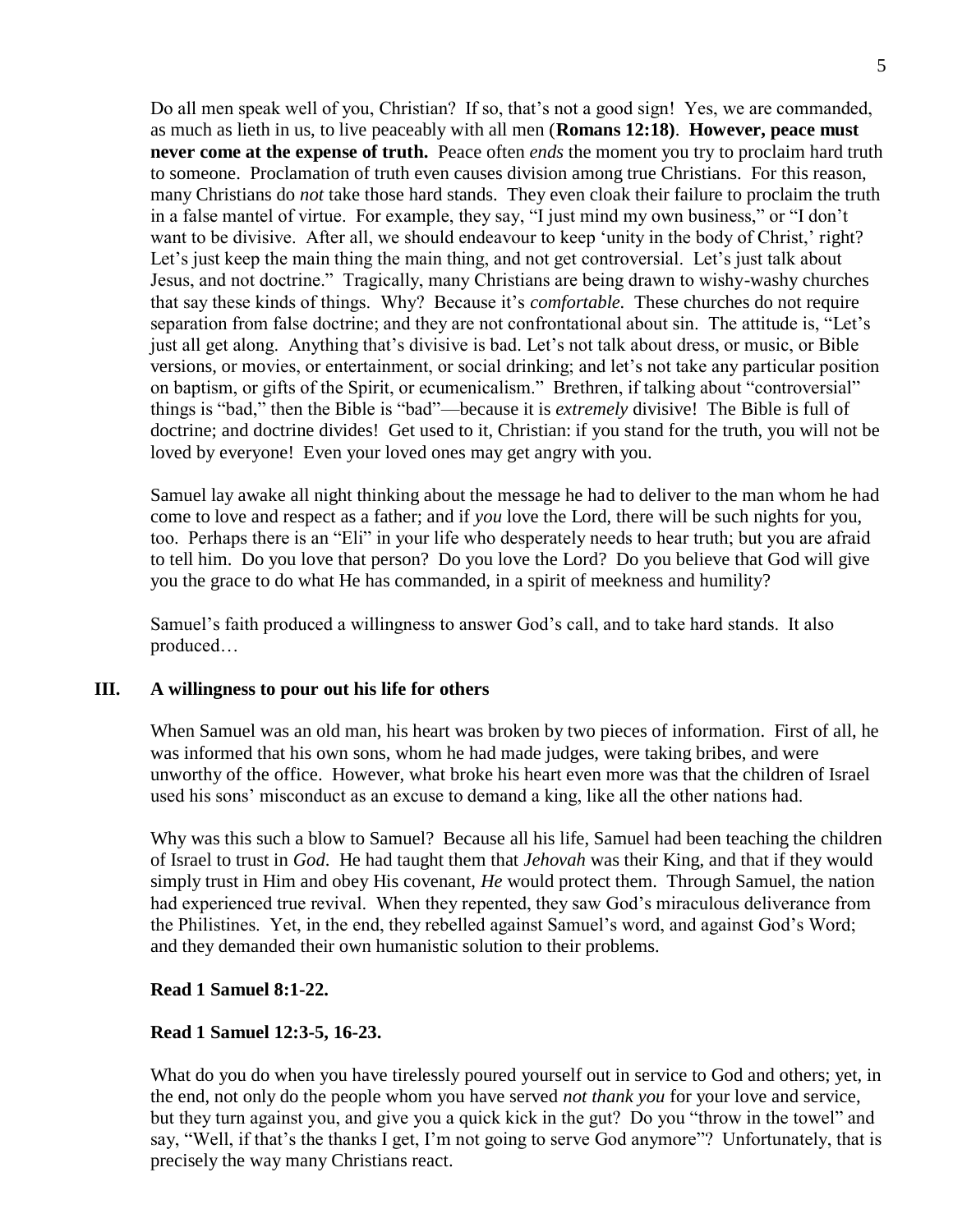But Samuel didn't. He continued to plead with the people, and to tell the people exactly what God told him to say. He continued to serve the people selflessly, and to pray for them. **That is the attitude that the Apostle Paul had, as well**. He had poured his life into the believers in the church of Corinth. He had personally led many of them to the Lord. Yet, after he had been gone for a little while, what did he find out? Not only were they permitting a gross sin in their midst, but they were bickering and fighting with each other, and abusing their spiritual gifts. Some of them were even questioning that Paul was a legitimate apostle, because they had listened to false teachers who hated Paul! Yet, what was his response to this? Let's take a look.

# **Read 2 Corinthians 12:14-15.**

When you pour out yourself in service to Christ and others, you may be sure that there will be times when you are criticised by the most unlikely people. Remember Mary of Bethany, who poured out a pound of costly spikenard on Jesus' head, to show her love for Him? That spikenard was worth 300 Roman *dinari*—nearly a years' wages for the average person in those days. *That*  was a sacrifice! Yet, what did Jesus' disciples say about this? At the instigation of Judas (who was a false believer), they began to criticize her. They accused her of being wasteful. Imagine that! Yet, what did Jesus say? He said, *"Why trouble ye the woman? For she hath wrought a good work on me…Verily I say unto you, Wheresoever this gospel shall be preached in the whole world, there shall also this, that this woman hath done, be told for a memorial of her."* 

Those who walk by faith will not be offended if they feel that they have not received much thanks for their service. They will continue to spend, and be spent, and pour themselves out for Christ and others, because what they do is not really for men, but for the Lord! The Bible says, *"And whatsoever ye do, do it heartily, as to the Lord, and not unto men"* (**Colossians 3:23**). God is keeping track of your service, Christian. If you are truly doing it for the Lord, and not because you "have to," you will receive reward—no matter how small, thankless, or seemingly unimportant that task may be. Cleaning the church; washing the dishes after a fellowship meal; teaching the God's Word to the precious little ones in crèche; driving someone to or from church; taking time that you could have spent for yourself to teach your children God's Word; knocking on doors, passing out that tract, or attempting to witness to someone who doesn't appreciate what you are doing; giving that special offering to the Lord when you didn't have much money--all these "small" things *will* be brought into the light one day; and you *will* be rewarded, if you did it for love of Christ. The Bible says, *"Commit thy way unto the LORD; trust also in him; and he shall bring it to pass. And he shall bring forth thy righteousness as the light, and thy judgment as the noonday"* **(Psalm 37:5-6).**

Samuel's faith produced a willingness to answer God's call; a willingness to take hard stands; and a willingness to pour out his life to others. Lastly, Samuel's faith produced…

## **IV. A willingness to call people to repentance**

In **Proverbs 11:30,** we are told, *"The fruit of the righteous is a tree of life; and he that winneth souls is wise."* Samuel truly was a "tree of life." Many souls in Samuel's day were won to Jehovah, and many names were not blotted out of the Book of Life, because of his faith. He wasn't content simply to do his basic duties as a priest, and "call it a day." He got out of his comfort zone. He taught people God's Word, and called the people of Israel to repentance.

Samuel lived in a day of great apostasy. The children of Israel outwardly professed the worship of Jehovah; but idol worship was everywhere. Moreover, the national morale of Israel was at an all-time low. When Samuel was still a young man, the children of Israel, thinking that the Ark of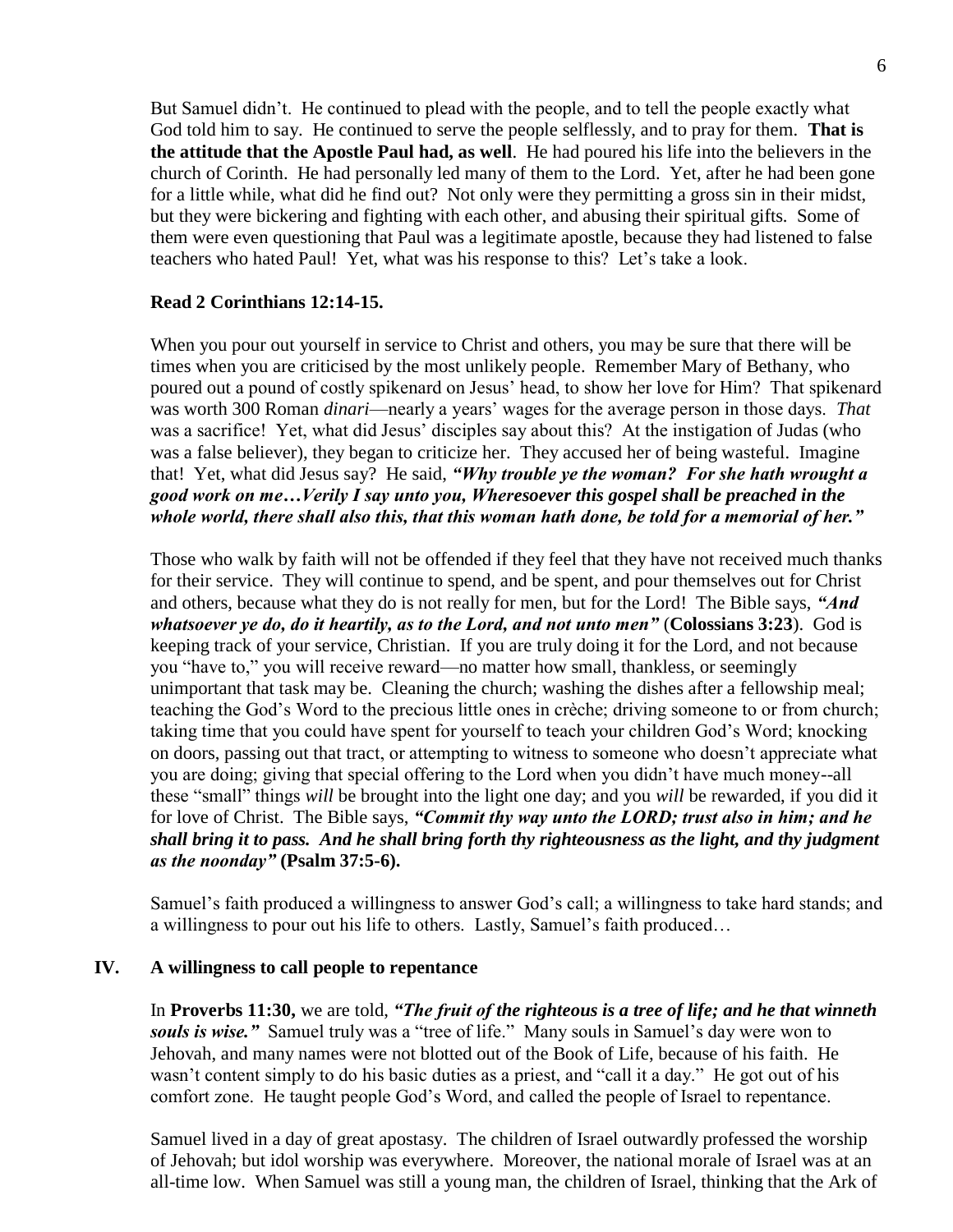the Covenant was some kind of magic charm that could protect them, took the Ark with them into battle with the Philistines; and God allowed them to be utterly defeated, and the Ark to be stolen by the Philistines. God had specifically commanded Israel *not* to take the Ark with them in battle; but they either were so biblically illiterate that they were unaware of this command, or they didn't care. Yet, Eli didn't stop them from doing it! To add to this catastrophe, Eli, the spiritual leader of Israel, died when he heard the tragic news of the Ark's disappearance. Now, God did protect the Ark. He sent plagues on the Philistines over a period of several months, until they finally returned the Ark back to Israel on a cart. However, when the Israelites saw the Ark, they touched it, and opened the lid, contrary to God's command; and 50,070 Israelites were smitten by God!

After this, the Israelites were so afraid of their own Ark, that they wouldn't even take it back to the Tabernacle. It was hidden away for twenty years in the house of a priest who lived in Kirjathjearim. Meanwhile, Israel continued to be oppressed by the Philistines. It seems that God—and Samuel, as well—allowed the Ark to remain hidden away in order to teach the people that they needed to turn to the *God* of Israel, and not trust in a golden box. Though God had ordained the Ark of the Covenant for worship, they were treating it like an idol. God only protects people when they genuinely repent and turn to him, and cast out all idols from their lives.

# **Read 1 Samuel 7:1-14.**

You know, our day is no different than Samuel's day. Apostasy abounds everywhere. Countless churches that once preached the Gospel preach doctrines of devils, while still giving lip service to the name of Christ. As for our Western culture as a whole, it isn't merely "post-Christian"; it is utterly pagan and satanic. Worst of all, in the midst of this spiritual darkness, multitudes of genuine, born-again Christians are spiritually fat, lazy, and apathetic. They do their basic "duty" of going to church once per week, but little more. Multitudes of Christians couldn't even open their Bible and lead someone to the Lord if their lives depended on it. Meanwhile, the cults are dazzling people with their superficial, yet seemingly impressive, knowledge of the Bible; and many spiritually starving people are turning down these false paths.

The need for "Samuels" today is greater than it ever was before. It is time for Christians to wake up, and to start living by faith. Before we can expect lost souls to be saved, God's people *must* repent of their own selfishness, pride, and apathy toward God. Will *you* be that "tree of life," Christian?

Maybe you're thinking, "Yes, Pastor, I'd like to be that kind of person; but Samuel was a priest. I'm not a pastor, or missionary, or anything like that." If that's what you are thinking, I have news for you: being a "Samuel" isn't merely for pastors and missionaries. *All* Christians are "priests before God." We *all* have a responsibility to intercede for others in prayer. We *all* have the responsibility to call the lost to be reconciled to God through Jesus Christ. We *all* have the responsibility to serve God's people. Will you trust the LORD to make you such a person? Will you let the LORD start a revival in you?

**Conclusion:** We've hit on some hard truths today. How will you respond to them? Christian, is it your desire to be a "Samuel"? Will you allow God to increase your faith, so that you will be willing to answer His call? Will you, by faith, take hard stands for truth; pour out your life in service to Christ, and to others; and call people to repentance? Is it your desire to be a "tree of life" in a world that is dying? If so, why not talk with the Lord about it this morning, and ask the Lord to revive you again?

If you are not sure that you are saved, please do not put off that decision! Religion can't save you. *Jesus Christ,* not religion, is the Saviour. He paid the price for your sin in full, and left nothing for you to pay. To